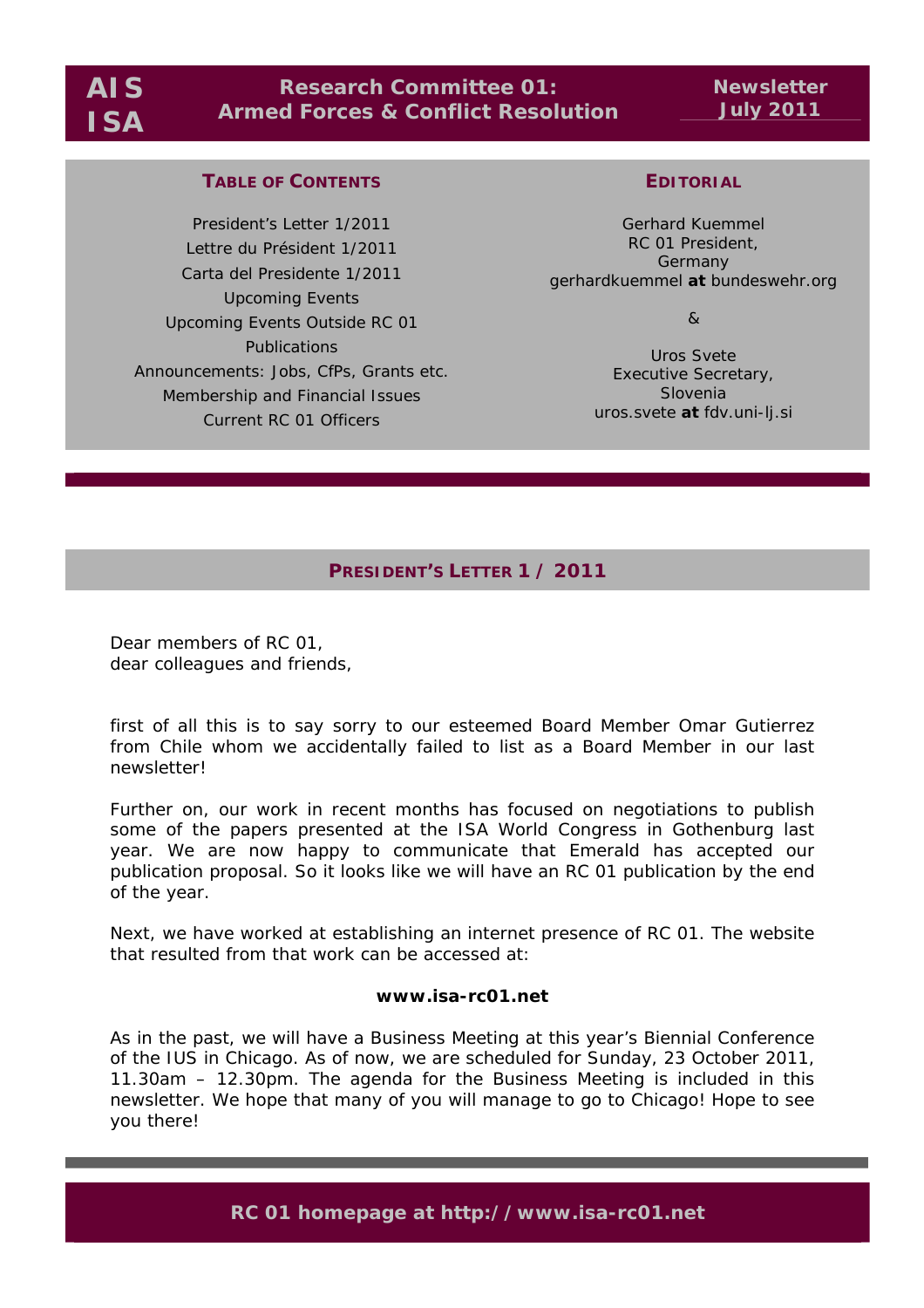A very important event that is in for 2012 is our Interim Meeting. In this regard, I am happy to inform you that the Board of RC 01 has accepted the offer of our Executive Secretary Uros Svete to organize RC 01's Interim Meeting 2012 in Slovenia. Further details, including a Call for Sessions, are included in this newsletter.

Lastly, this is to encourage you to provide information that you deem relevant for publication in our newsletter to Uros and me. Especially with regard to upcoming conferences, job postings and your publications we very much depend on your input.

Thanks a lot and see you in Chicago!

Gerhard Kuemmel

## **LETTRE DU PRÉSIDENT 1 / 2011**

Chers membres du RC 01, chers collègues, chers amis,

Nous voudrions tout d'abord nous excuser auprès de Monsieur Omar Gutierrez du Chili, notre membre estimé du Comité, qui a été omis par erreur de la liste des membres du Comité dans notre dernière lettre d'information.

Au cours des derniers mois, notre travail a été centré autour des négociations afin de publier quelques contributions présentées au Congrès mondial de sociologie, organisé par l'AIS à Göteborg l'année dernière. Nous avons le plaisir de vous informer que notre proposition de publication a été acceptée par Emerald. La publication des travaux du RC 01 est donc prévue avant la fin de cette année.

Par ailleurs, nous avons travaillé à établir la présence du RC 01 sur Internet. Le site Internet correspondant, fruit de notre travail, est accessible à l'adresse suivante:

**www.isa-rc01.net** 

**RC 01 homepage at http://www.isa-rc01.net**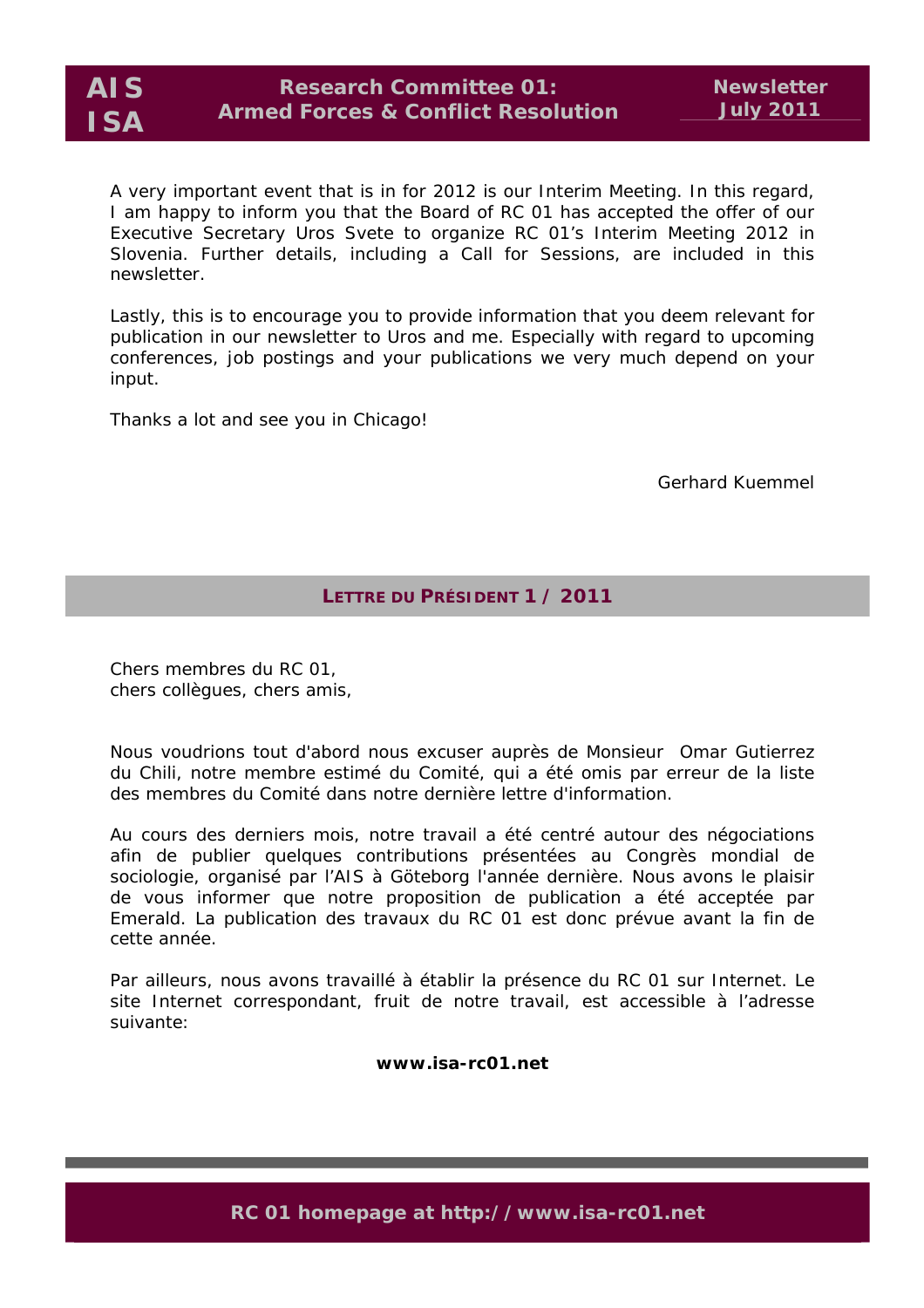

Comme par le passé nous allons tenir une réunion 'Business Meeting' à la Conférence biennale de l'IUS à Chicago. Pour le moment, cet événement est prévu pour le dimanche, 23 octobre 2011, entre 11.30 du matin et 12.30 de l'après-midi. Vous trouverez l'ordre du jour du 'Business Meeting' dans cette lettre d'information. Nous espérons que vous serez nombreux à pouvoir vous rendre à Chicago. Nous espérons vous y voir.

Un événement très important, prévu pour l'année 2012, est notre 'Interim Meeting'. J'ai l'honneur de vous informer que le Comité de RC 01 a accepté l'offre de notre Secrétaire exécutif, M. Uros Svete, qui avait proposé d'organiser le RC 01 'Interim Meeting' 2012 en Slovénie. Vous trouverez dans cette lettre d'information des détails supplémentaires, y inclus un Appel de sessions.

Enfin, nous voudrions vous encourager à communiquer, à Uros ou à moi-même, les informations que vous considérez comme pertinentes pour la publication dans notre lettre d'information. Nous comptons sur vos contributions surtout en ce qui concerne les informations sur les conférences à venir, les offres de travail et vos publications.

Merci beaucoup et à la prochaine à Chicago,

Gerhard Kuemmel

# **CARTA DEL PRESIDENTE 1 / 2011**

Estimados socios de RC 01, estimados compañeros y amigos,

Antes de nada quisiera disculparme ante nuestro apreciado socio Omar Gutiérrez, de Chile, que no lo incluímos en la lista de socios del último informe. Nuestro trabajo, en los últimos meses, se ha centrado en los trámites necesarios para publicar algunos de los trabajos presentados el año pasado durante el Congreso ISA World en Gotemburgo. Tenemos el placer de comunicar que Emerald ha aceptado nuestra propuesta. Así, para fin de año, tendremos un trabajo de publicaciones de RC 01.

Además hemos hecho todo lo posible para tener una presencia de RC 01 en Internet. La página web es la siguiente:

#### **www.isa-rc01.net**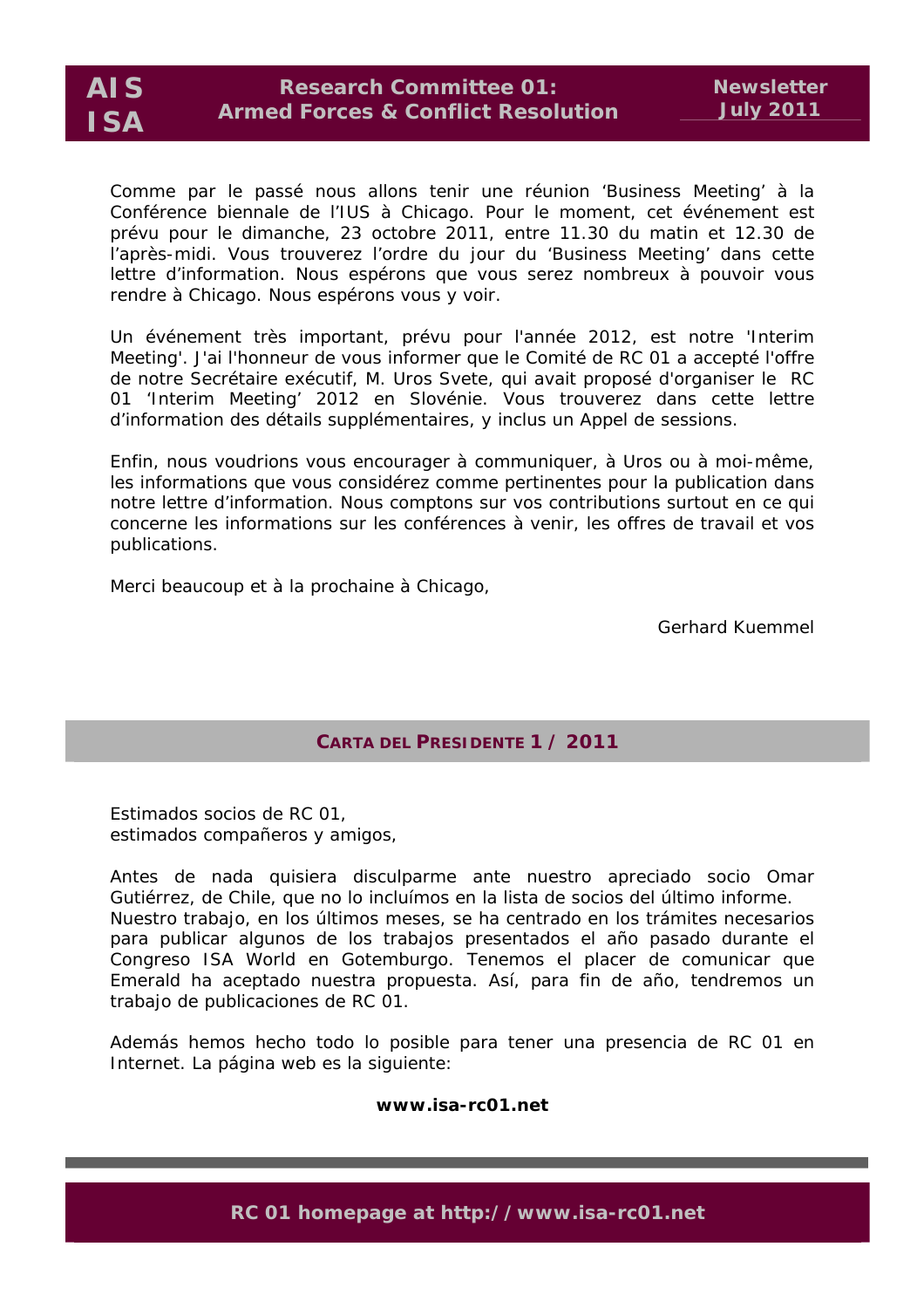

Así como el año pasado, la reunión Business Meeting será en la Conferencia Bienal de IUS en Chicago (EE.UU). Por ahora, el evento está previsto para el 23 de octubre de 2011, entre las 11.30 y las 12.30 de la mañana. El programa de la reunión se incluye en el presente informe. Esperamos que pueda venir cuanta más gente posible a Chicago. ¡Nos vemos pronto!

Un acontecimiento muy importante se celebrará en nuestra reunión "Interim Meeting" el año 2012. Tengo el placer de avanzar que el consejo de RC 01 ha aceptado la oferta de nuestro secretario Uros Svete para organizar el encuentro "Interim Meeting RC 01" en Eslovenia. Más detalles, así como las peticiones y propuestas de trabajo, se incluyen en este informe.

Por último les ruego que nos envíen información relevante para publicar en estos informes. Teniendo en cuenta, sobre todo, el conjunto de conferencias, informes y trabajos previstos para el futuro.

Muchas gracias y, de nuevo, ¡nos vemos en Chicago!

Atentamente,

Gerhard Kuemmel

**UPCOMING EVENTS**

### **1. RC 01 Business Meeting**

The next Business Meeting of RC 01 will take place in conjunction with the IUS Conference on Sunday 23 October 2012 at the Palmer House Hilton Hotel in Chicago. The room will be announced in the final IUS Conference Program.

The agenda is as follows:

- Report of the President
- Report of the Executive Secretary
- Reports of the Vice-Presidents
- Amendment of RC 01 Statutes
- Interim Conference 2012
- **Miscellaneous**

**RC 01 homepage at http://www.isa-rc01.net**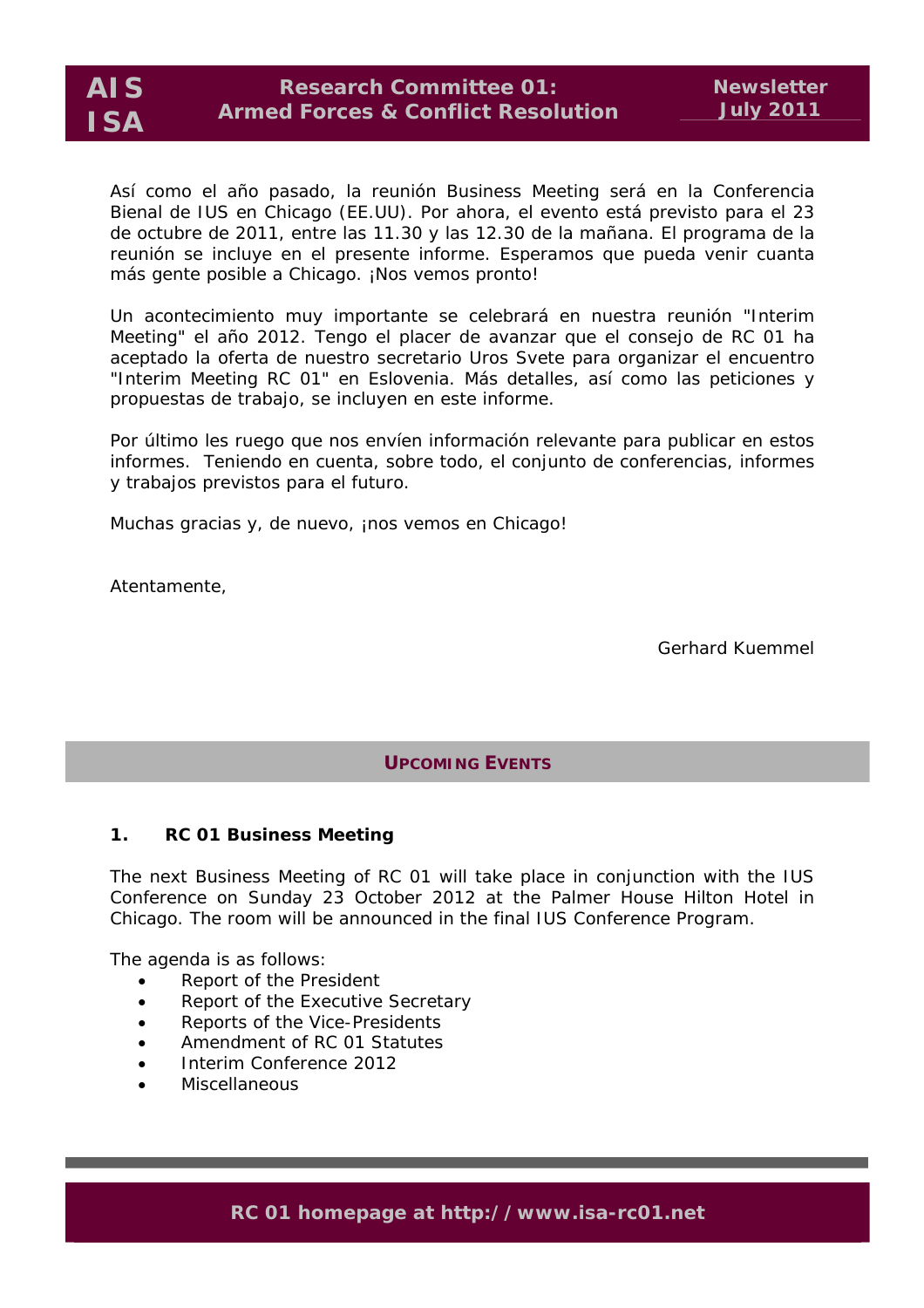Information about the amendment of our Statutes as requested from the ISA:

Our Statues have been reviewed by our mother organization, the ISA, in January 2011. According to that review, we have to amend our Statutes by including a provision saying **that members of the nominating committee cannot be candidates for any position**.

| <b>ISA</b>          | <b>Revision</b>                                                                                                                               | <b>Other</b>                   |
|---------------------|-----------------------------------------------------------------------------------------------------------------------------------------------|--------------------------------|
| <b>Requirements</b> |                                                                                                                                               | <b>Comments</b>                |
| 1                   | Date of last revision                                                                                                                         | 1980                           |
| $\overline{2}$      | Distinction between 'Regular' & 'Affiliated'<br>members                                                                                       |                                |
| 3                   | Provision for President, Secretary, & at least<br>3 other Board members, with clear<br>identification of treasurer's role.                    |                                |
| 4                   | Duration of Board positions and re-election<br>specified                                                                                      |                                |
| 5                   | Democratic election procedures                                                                                                                |                                |
| 6                   | Members of the nominating committee<br>cannot be candidates for any position                                                                  |                                |
| 7                   | Restriction of Board to ISA members in good<br>standing.                                                                                      |                                |
| 8                   | Mechanism for replacing board members.                                                                                                        |                                |
| 9                   | Mechanism for replacing president.                                                                                                            |                                |
| 10                  | Identification of membership fees.                                                                                                            |                                |
| 11                  | Requirement for Secretary/Treasurer to<br>report financial affairs.                                                                           | Responsibility<br>of President |
| 12                  | Procedure for revisions of statutes/bylaws.                                                                                                   |                                |
| 13                  | Requirement for newsletter twice annually.                                                                                                    |                                |
| 14                  | Provision for at least one business meeting<br>of the available regular members in good<br>standing for every 4-year World Congress<br>cycle. |                                |
| 15                  | Provision for mid-term conference.                                                                                                            |                                |
| 16                  | Provision for naming delegate and alternate<br>to Research Council.                                                                           |                                |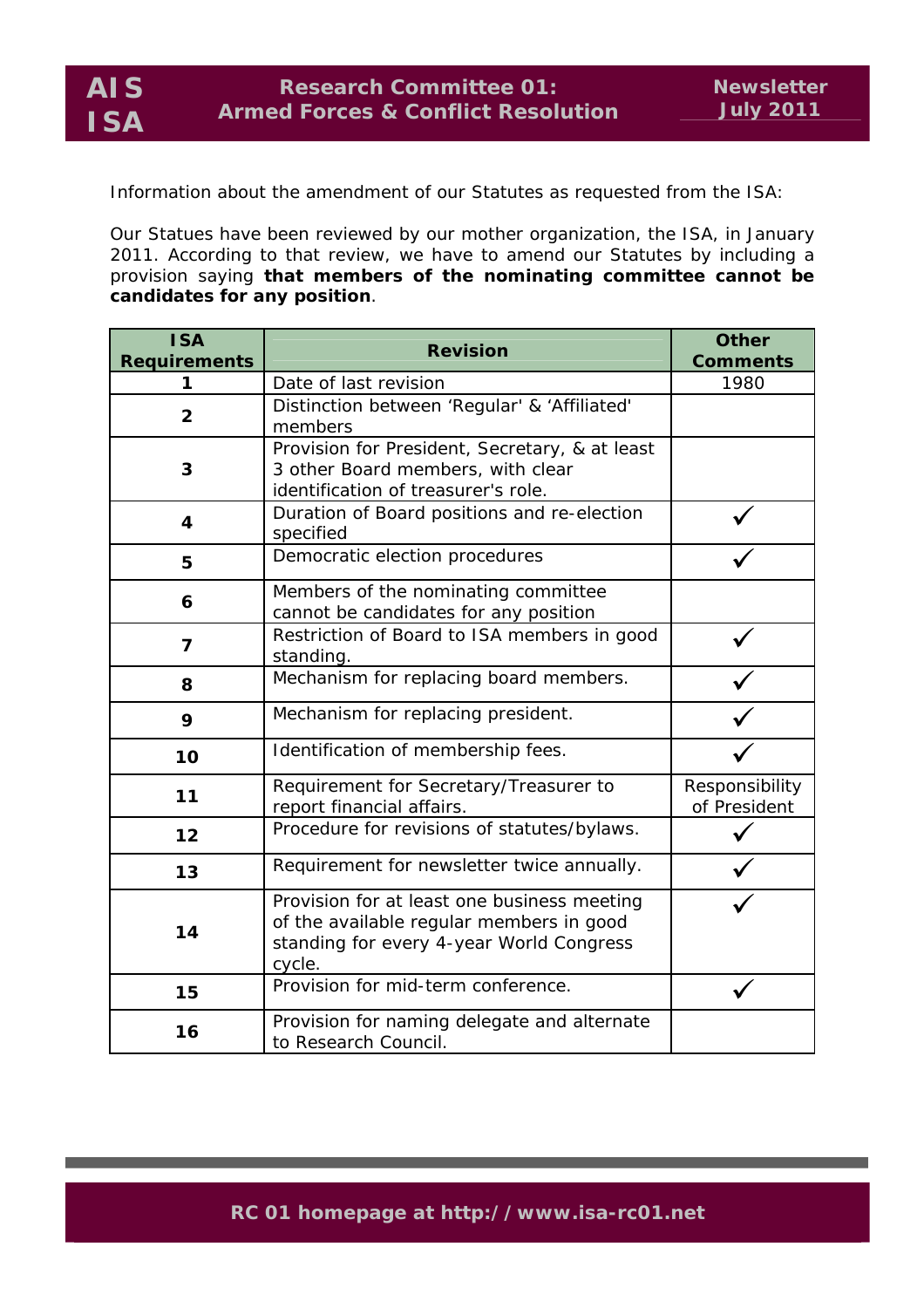#### **2. RC 01 Interim Conference 2012**

The Board of RC 01 has decided to accept the proposal of Uros Svete to organize RC 01's Interim Conference 2012. Thus, our conference will take place in **Ljubljana/Slovenia** in the **first half of July 2012**. Details will be provided in the upcoming newsletters.

As with past conferences, the overall theme of the conference is a rather broad one to cover a wide range of research interests:

#### **Changes: The Military, Soldiers, Politics and Society**

This, then, is to invite you to submit **session proposals** for the Interim Conference. These session proposals should carry the following information:

- Session title or, at least, the thematic focus of the session
- Organizer(s) of the session
- Preferred session procedure: presenter model or presentations by the authors themselves?
- Prospective presenter (if presenter model is chosen)
- Participants of the session (if available)

**Please send your session proposals to the Executive Secretary (uros.svete@fdv.uni-lj.si).** 

### **Deadline for the session proposal:**

**30 September 2011** 

The Board of RC 01 will then review the incoming session proposals and draft a conference program.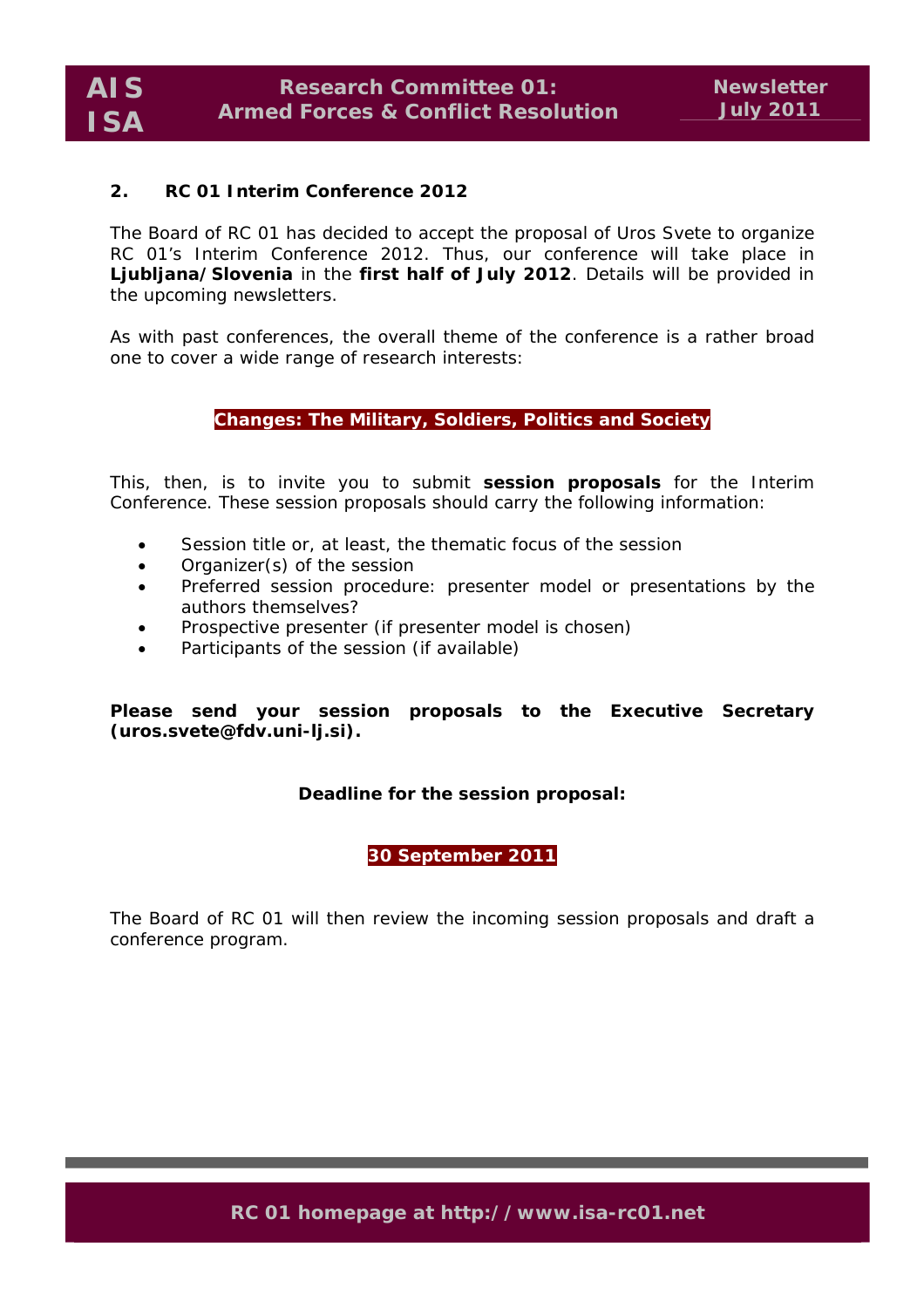**AIS ISA** 

## **UPCOMING EVENTS OUTSIDE RC 01**

## **1. IUS Biennial Conference in Chicago, 13-17 October 2011**

The IUS 2011 Conference will be held October 21-23, 2011, at the Palmer House Hilton Hotel in Chicago, Ill. The preliminary program for the conference is now available and includes all papers and panels that have been accepted for the 2011 Conference. It also shows many RC 01 members. For further details on the conference:

## **http://2011.iusafs.net/**

The Preliminary Program can be accessed at:

## **http://2011.iusafs.net/pdf/2011Program.pdf**

### **PUBLICATIONS**

### **1. Publications from RC 01 Members**

*Annen, Hubert/Royl, Wolfgang (Eds.) (2010): Educational Challenges Regarding Military Action. Frankfurt am Main et al.: Peter Lang.* 

The essays presented in this issue provide an international overview of militarypedagogical thinking and acting. They reflect the sometimes close correspondence between the answers provided by military scholars to questions related to the content and function of military ethics and morale. These answers are so comprehensive as to suggest themselves as a starting point for further deliberations on military pedagogy but also in the fields of other applied pedagogic specialties. The authors who have contributed to this book make it clear, as a group, how the national defence of peace and freedom may be transformed into a pertinent international responsibility and competence fort he safeguarding of world peace.

*Collmer, Sabine (2011): Civil Society as a Key Actor in Initiating Change: The*  Case of Moldova. In: Security Architectures in the EU Eastern *Neighborhood: Challenges and Realities, edited by the Soros Foundation of Moldova. Chisinau, Moldova, June 2011.*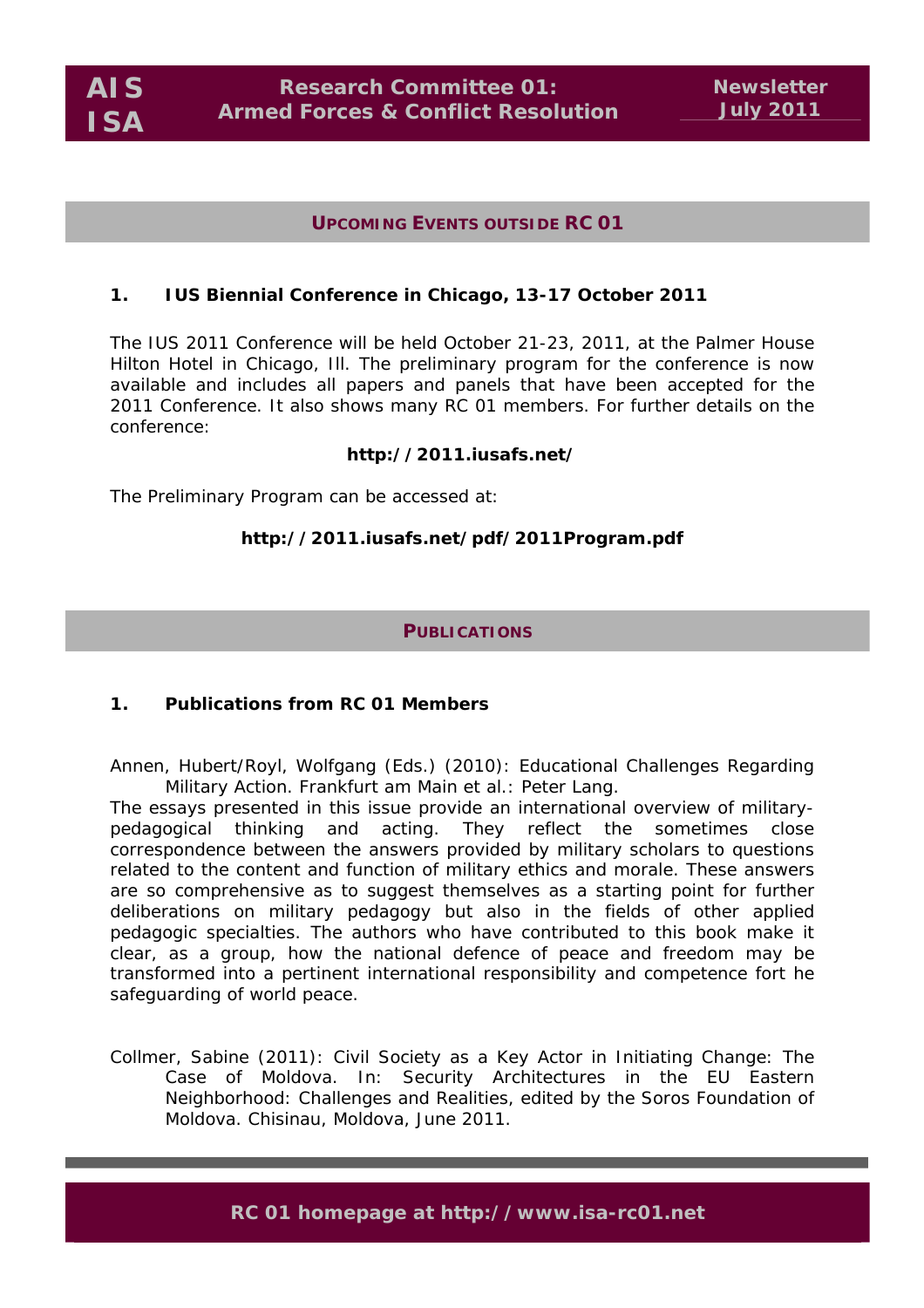*Davids, Christiaan/Rietjens, Sebastiaan/Soeters, Joseph (2010): Measuring Progress in Reconstructing Afghanistan. In: Baltic Security & Defence Review, 12: 1, 25-51.* 

*Fuerst, Henrik/Kuemmel, Gerhard (Eds.) (2011): Core Values and the Expeditionary Mindset: Armed Forces in Metamorphosis. Baden-Baden: Nomos.* 

*http://www.nomos-shop.de/F%c3%bcrst-K%c3%bcmmel-Core-Values-Expeditionary-Mindset-Armed-Forces-*

*Metamorphosis/productview.aspx?product=13521* 

There is quite some consensus that today's international security environment has substantially changed following the end of the Cold War in 1989/90 and that this requires the transformation of modern armed forces from conventional ones to something else. This 'something else' may indeed be an expeditionary military. The military metamorphosis that is needed seems to be nothing less than a substantial overhaul of the armed forces in various dimensions. One obvious dimension is organizational structure. The second dimension is technology and especially armament technology where weapons and equipment need to be adapted to present-day conflict and combat challenges including a shift in focus of procurement policies. The third dimension rests with the assumption that the given, current security political landscape necessitates a change not only in the military's organizational format and technological posture, but also in mindset. Changing the conventional military mindset towards one that is focused on expeditionary operations calls into question how such a transformation will influence the core values of the military. The fourth and final dimension is educating and training the soldiers because expeditionary operations call for additional skills and expertise compared to those required for a Cold War military mission. The contributions to this book focus on the mindset and the core values of an expeditionary military and take different avenues to approach these themes. At times, they also reach out into the other dimensions. The book is divided into two parts. The first part covers concepts and conceptual approaches, while the second part contains contributions that basically carry case-study character. The contributors belong to a wide range of academic disciplines, which allows for different avenues and perspectives on our topic, thus enriching our knowledge of the problems involved. The book is of great interest and relevance to academia, military practitioners and political decision-makers.

*Soeters, Joseph/Fenema, Paul C. van/Beeres, Robert (Eds.) (2010): Managing Military Organizations. Theory and Practice. London – New York: Routledge.*

This book deals with the processes and theories involved in managing military organizations in both peacetime and crisis conditions. Examining the challenges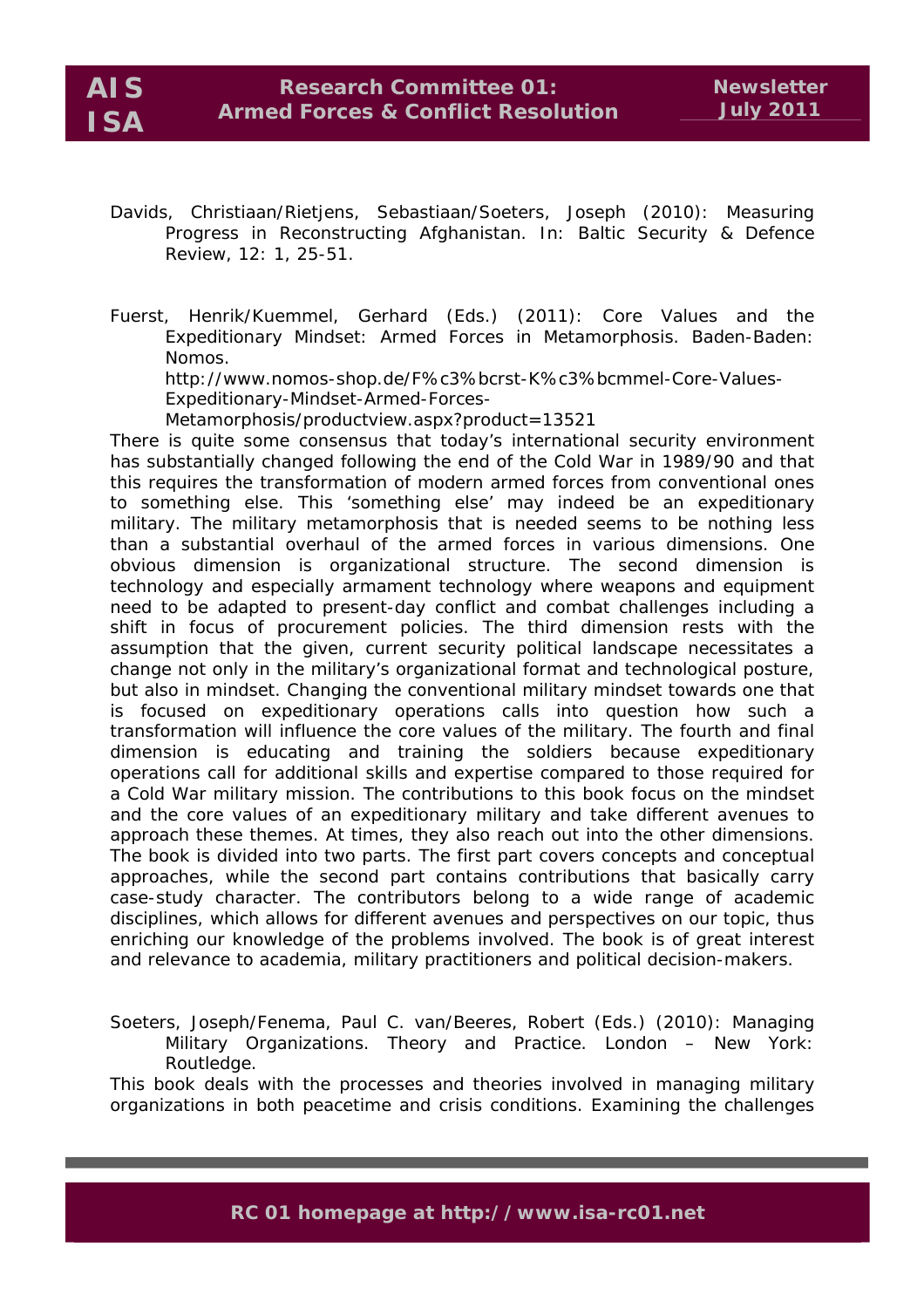# **Research Committee 01: Armed Forces & Conflict Resolution**

faced by policymakers and military commanders in conducting military operations, this book considers the benefits of conventional management and organization theory fort he military. At the same time, the authors recognize that the military should be considered as a highly individual organization, operating in exceptional circumstances. The book entails theoretical lessons which are illustrated by case studies and experiences from recent military operations, such as those in Iraq and Afghanistan. This book will be of great interest to students of military studies, security studies and organizational studies.

*Tresch, Tibor Szvircsev/Wenger, Andreas/Würmli, Silvia/Bisig, Esther (2011): Sicherheit 2011. Aussen-, Sicherheits- und Verteidigungspolitische Meinungsbildung im Trend. Zurich: Center for Security Studies of the ETH Zurich and Military Academy at the ETH Zurich.* 

## **2. Publications from Research Institutions**

*Bundeswehr Institute of Social Sciences (SOWI):* 

Menke, Iris/Langer, Phil (Eds.) (2011): Muslim Service Members in Non-Muslim Countries. Experiences of Difference in the Armed Forces in Austria, Germany and The Netherlands (SOWI Forum International 29). Strausberg: SOWI.

Download:

http://www.sowi.bundeswehr.de/portal/a/swinstbw/!ut/p/c4/04\_SB8K8xLL M9MSSzPy8xBz9CP3I5EyrpHK94uyk-OLyzLziEiAnJzWzuKQ0L10vLboNDczr0QvzdDQ0FS\_INtREQBgWh0m/

*Netherlands Defense Academy (NLDA):* 

Sollie, Henk/de Weger, Michiel (2011): Crossing to the Dark Side. Een verkenning naar extremisme en terrorisme vanuit krijgsmacht en politie. Breda: Netherlands Defense Academy.

## **3. Other Publications**

*Davids, Christiaan (2010): Performance Measurement during Military Operations: Studies from Afghanistan. Meppel: Ten Brink B.V.* 

Since 2001 over 40 contingents of different armed forces and hundreds of national and international development organizations have been deployed in Afghanistan. In order to support rebuilding this war-torn society they have operated alongside each other in their day-to-day operations. After bringing their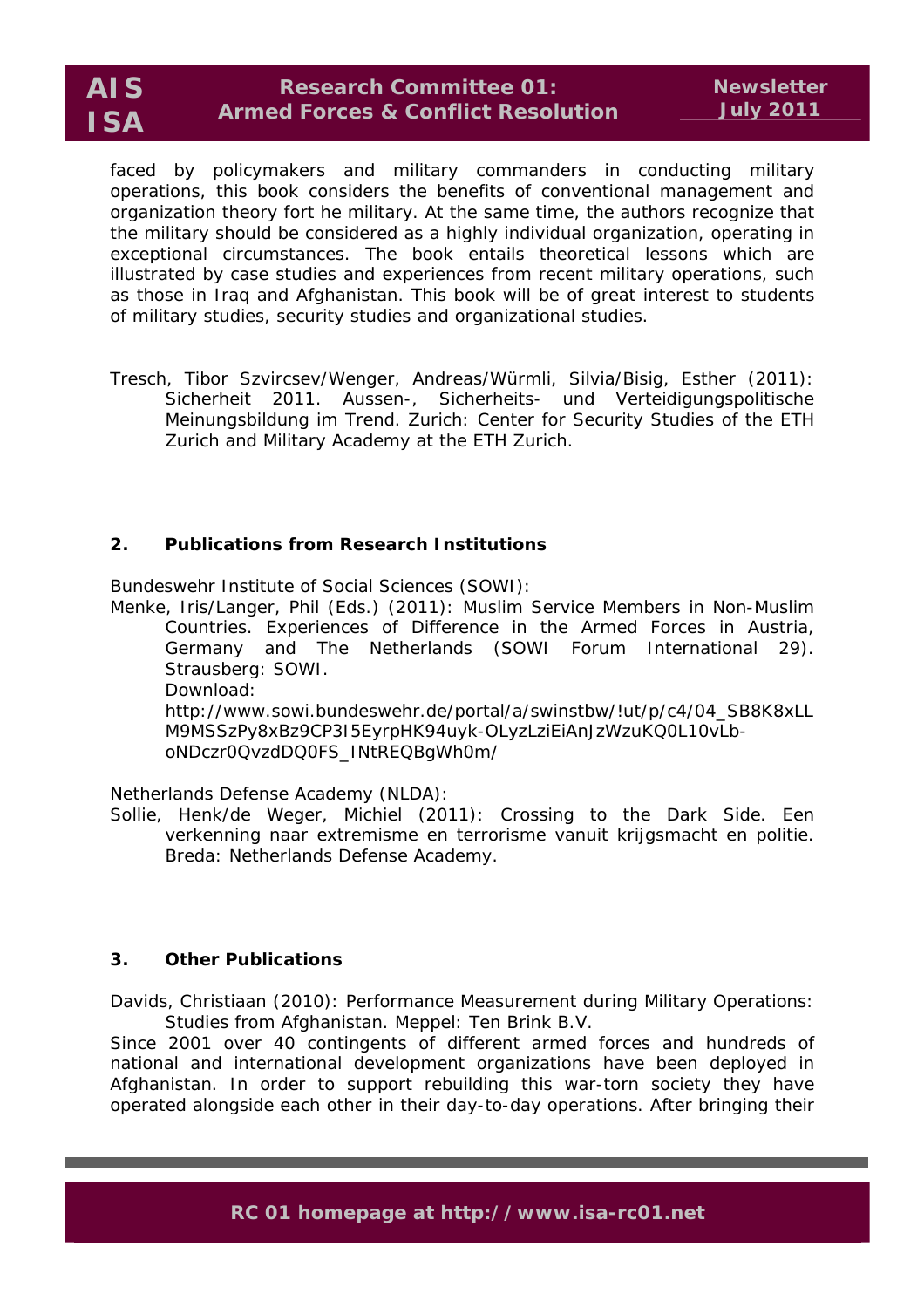# **Research Committee 01: Armed Forces & Conflict Resolution**

missions to an end, the international community can dedicate their scarce resources, such as personnel, equipment and financial means, to other goals and other areas in the world. Clearly, the proper use of resources is an important aspect of such missions. This dissertation describes and analyzes performance measurement during the ISAF operation in South Afghanistan from a managerial perspective. The aim is to expand current knowledge about performance measurement in military organizations characterized by pluralistic demands and a high degree of uncertainty about outcomes in situations entailing decisions on life and death.

## **ANNOUNCEMENTS: JOBS, CALLS FOR PAPERS, GRANTS ETC.**

## **1.** *Global Dialogue #2, 3, 4 and 5*

The second issue of the new ISA Newsletter, *Global Dialogue*, is out and comes in five languages. It features a dialogue between Ulrich Beck and Raewyn Connell on global sociology as well as reports from around the world — research stories from China and Bangladesh, election assessments from Brazil and Belarus, and conference reports from Germany, Kyrgyzstan, Indonesia, and Poland. We are also pleased to announce the Program Committee for the Yokohama Congress, provide news and history about ISA publications, and an obituary of Mattei Dogan.

The third issue of *Global Dialogue* is also out - longer, more combative, and translated into two more languages, Japanese and Portuguese. That makes seven languages in all.

The fourth issue is also out and carries reports from the Middle East and North Africa about the insurgencies of the last few months. There also is a moving report on the Japanese tsunami. The debate section continues to probe the notion of cosmopolitanism with a perspective from India. *Global Dialogue* now appears in no less than nine languages – English, French and Spanish, Arabic, Chinese (traditional and simplified), Portuguese, Japanese and most recently Hindi. Access *Global Dialogue* #2, 3, 4 and 5 at:

### **http://www.isa-sociology.org/global-dialogue/**

Send any queries, submission, suggestions to Michael Burawoy at

### **Burawoy@berkeley.edu**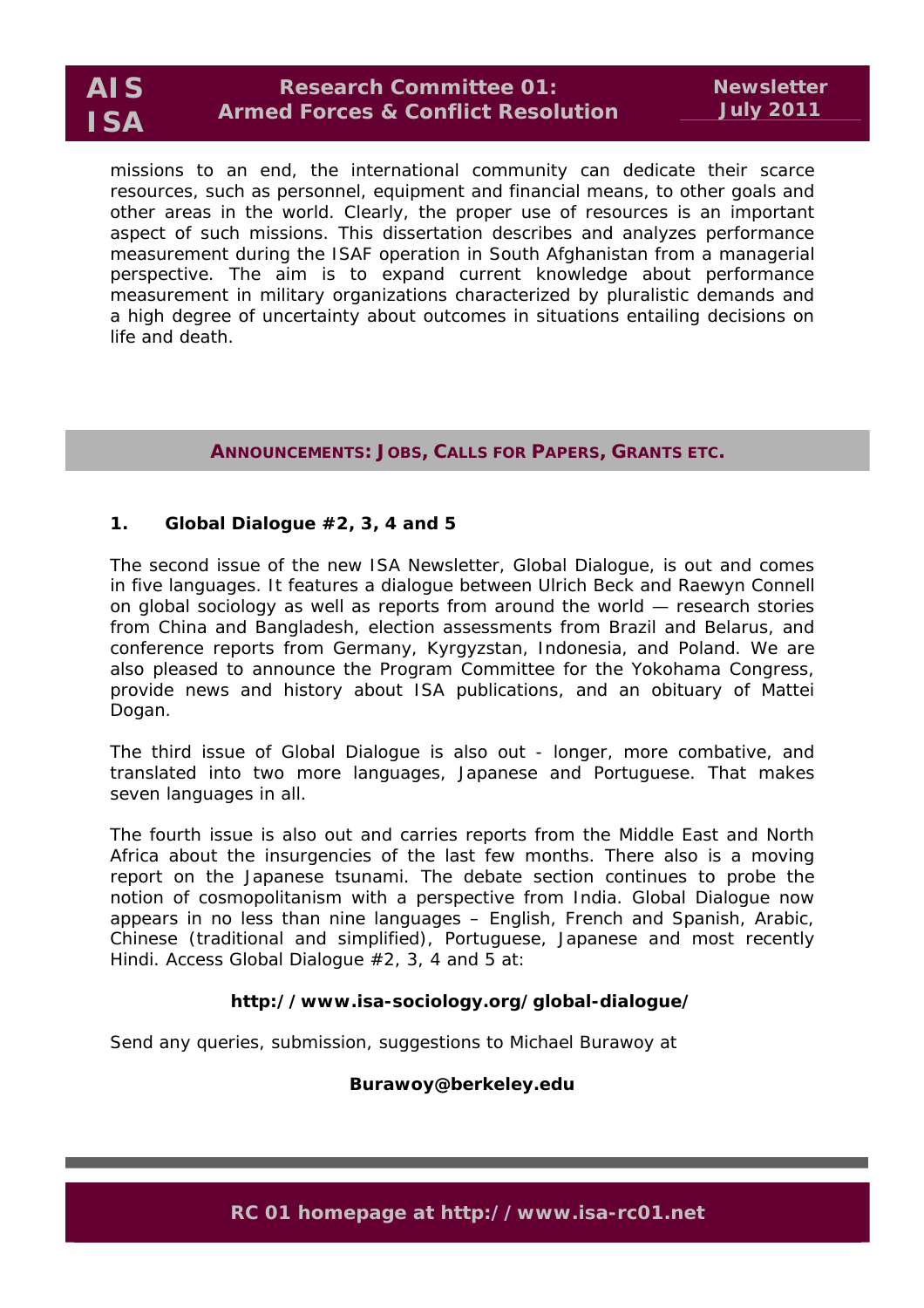### **2.** *40th World Congress of the International Institute of Sociology*

The 40th World Congress of the International Institute of Sociology will take place at **India Habitat Centre in Delhi** on Thursday, 16 February to Sunday, 19 February 2012. The theme of the Congress is: **After Western Hegemony: Social Science and its Publics.** The six previous World Congresses of the IIS have highlighted dilemmas of human existence and societal institutions in the contemporary world. They have been conducted in the spirit which guided the formation of the IIS, namely that of an engagement and encounter between a variety of theoretical positions among members of a truly international community of scholars. The 40th Congress will be conducted in the same spirit. It will attempt to further broaden the agenda of the Institute.

The last decade of the 20th century and the first decade of the new century have witnessed world historical developments that point to the beginning of the end of what might be called the colonization of minds and cultures. A new historical dynamics appears to have been set in motion and a space has emerged for new cultural and civilizational encounters. This may entail greatly increased potentials for equality between human beings in different regions of the world but perhaps also the emergence of new structures and spaces of hegemony.

The Congress will explore the dynamics of these new processes of emergence of new hegemonies. It will also ask how the social sciences have shown an awareness of adaptation to these world historical changes. Is social science still shot through with assumptions of Western modernities? To what extent, if any, may such assumptions still be justified and to what extent are they amenable to rethinking and rearticulation and to what extent will they have to be discarded? Is ethnocentrism still inscribed in the most basic categories of social science? If so, what can be done to transform this condition? How can social science become trans-cultural or global? What, after Western hegemony, is or should be the internal structure of social science? What are the conditions, in particular the institutional contexts, in which it best flourishes, both in the North and the South, and achieves a form of decolonization beneficial to all?

The Congress is organized by *Rajeev Bhargava*, Director of the Centre for the Study of Developing Societies (CSDS), and *Björn Wittrock*, Principal of the Swedish Collegium for Advanced Study (SCAS) and President of the IIS, together with *Craig Calhoun*, New York University (NYU), and President, Social Science Research Council (SSRC), New York; *Yehuda Elkana*, Max Planck Institute for the History of Science, Berlin, and Wissenschaftskolleg zu Berlin; *Hans Joas*, Max-Weber-Kolleg, University of Erfurt, University of Chicago, and former Vice-President, International Sociological Association; *Shalini Randeria*, University of Zürich and former President, European Association of Social Anthropologists; and *Yogendra Yadav*, Centre for the Study of Developing Societies (CSDS).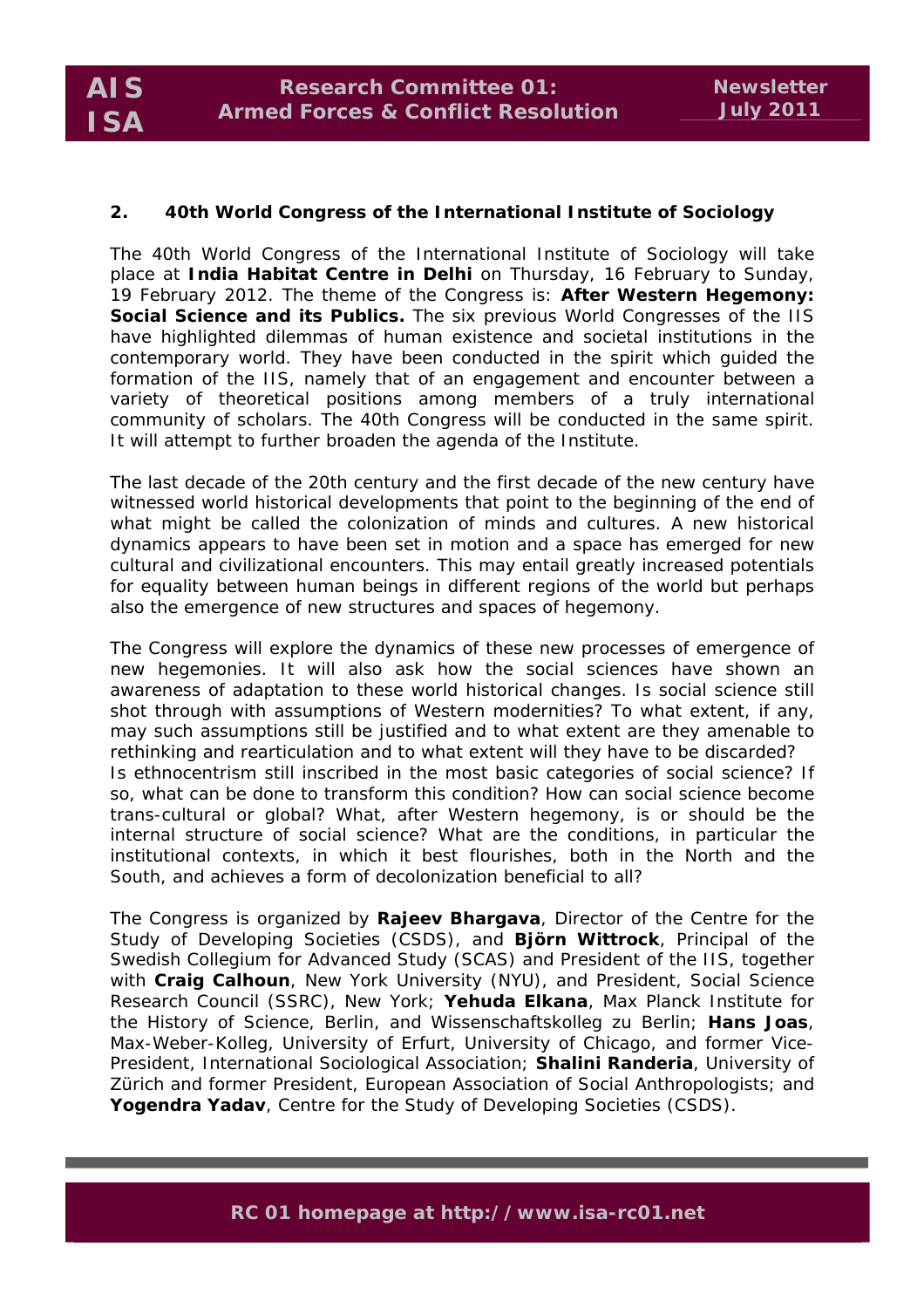

The Congress will open on Thursday, 16 February, with two plenary sessions. Each morning of the three following days, 17-19 February, there will be two plenary sessions. With the exception of two plenary sessions, the afternoons will be devoted to sessions proposed and organized by participants themselves.

The 40th World Congress of the IIS is jointly sponsored by the Centre for the Study of Developing Societies (CSDS), Delhi and Swedish Collegium for Advanced Study (SCAS), Uppsala**.** 

Interested participants should contact the session conveners directly with an abstract. Session conveners are expected to administer (take in abstracts, select the most appropriate papers to be presented in their session, and communicate the results to applicants/selected participants) as well as to chair their session at the congress.

If you are interested in further conference details or in submitting a paper, please check the congress website at

### **http://www.iisoc.org/iis2012**

or send an email to

**iis2012@iisoc.org** 

#### **3.** *Connections: Call for Papers*

The PfP Consortium (PfPC) publishes CONNECTIONS, a quarterly scholarly journal with articles written by academics and practitioners, covering a broad range of security studies issues affecting the members of the Partnership for Peace. CONNECTIONS is designed to serve the needs of the members of the Consortium - military, civilian, and academic institutions and individuals - as well as the larger international security community. Copies of the journal are currently sent to over 800 institutions in 58 countries! CONNECTIONS is also available at no cost at

#### **http://www.pfpconsortium.org**

Click on the cover of the journal at the top right corner of the web page to see the current issue. A searchable database of past articles published in CONNECTIONS is available at

#### **http://www.pfpconsortium.org/search**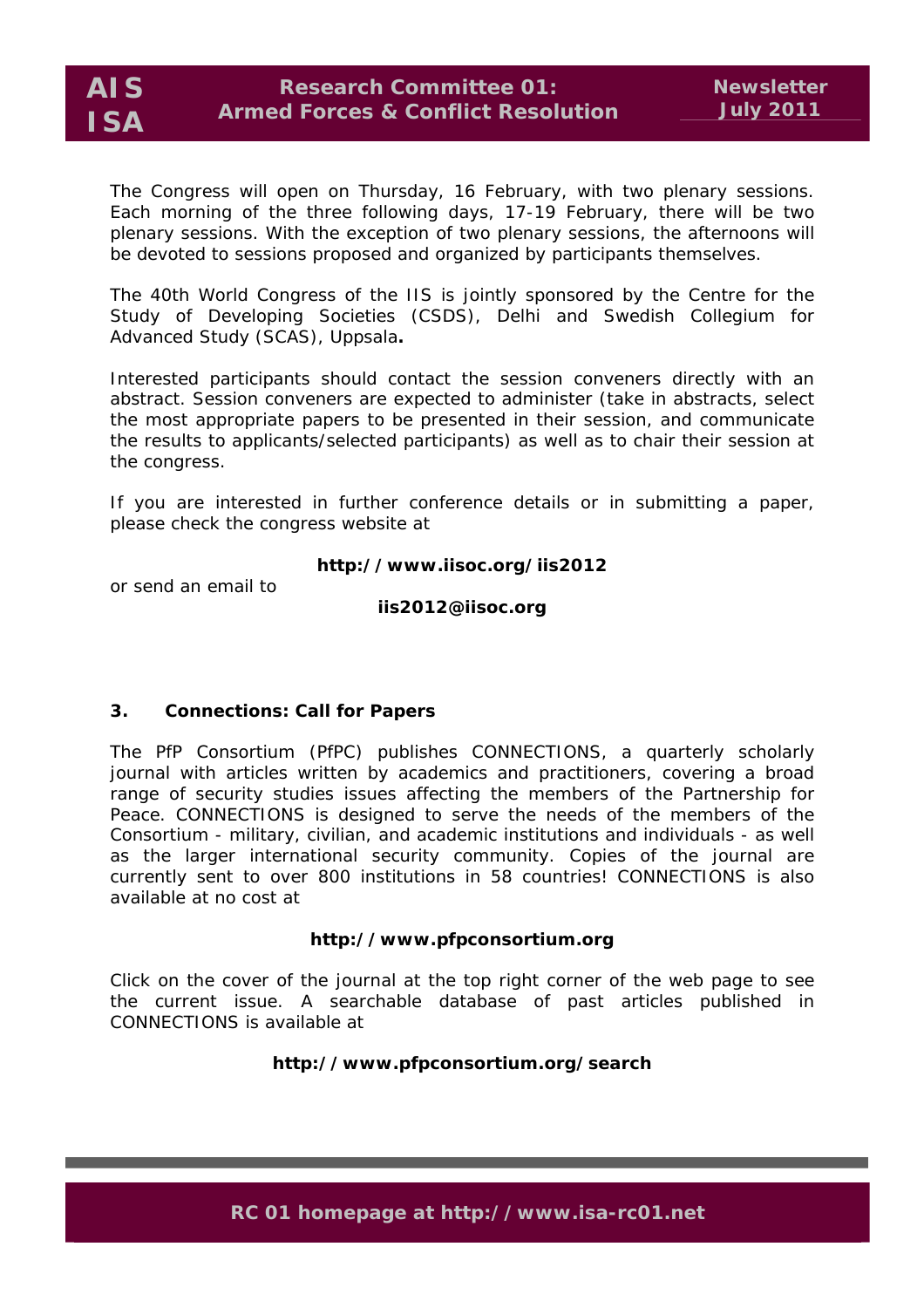We are seeking articles for our upcoming editions. If you, a student, or colleague would like to submit an article for submission, please contact me at the email address below. Please feel free to forward this Call for Papers to other interested scholars and practitioners, as well.

Submission and Style Guidelines: CONNECTIONS accepts manuscripts in the range of 2,000 to 7,000 words, written in a lucid style for a target audience of informed defense and security affairs practitioners and academics. Submissions should feature the author's name, current institutional affiliation, and a provisional title at the top of the first page, and should include footnotes where necessary. Upon acceptance for publication, authors will be contacted by a member of the Editorial Board for additional information and to provide permission for the article's inclusion in the PfPC database as well as scholarly databases such as ProQuest.

For questions on footnotes and references, please refer to the Chicago Manual of Style, at

# **http://www.chicagomanualofstyle.org/tools\_citationguide.html**

Unsolicited manuscripts are accepted on a rolling basis and will be reviewed for possible publication by the PfPC Editorial Board.

**Contact:**  Jean Callaghan College of International and Security Studies George C. Marshall European Center for Security Studies Phone: +49-8821-750-2523 Website: **http://www.marshallcenter.org**

## **4. New Journal:** *Res Militaris*

*Res Militaris* is a bilingual (English, French), online social science journal dedicated to the study of military and security-related issues. It pursues a threefold objective: provide an independent publication outlet and forum for a growing European scholarly input in the military field; stimulate intellectual exchange and international (notably transatlantic) debate; bring some linguistic/cultural balance to an area of study hitherto dominated by Englishlanguage publications.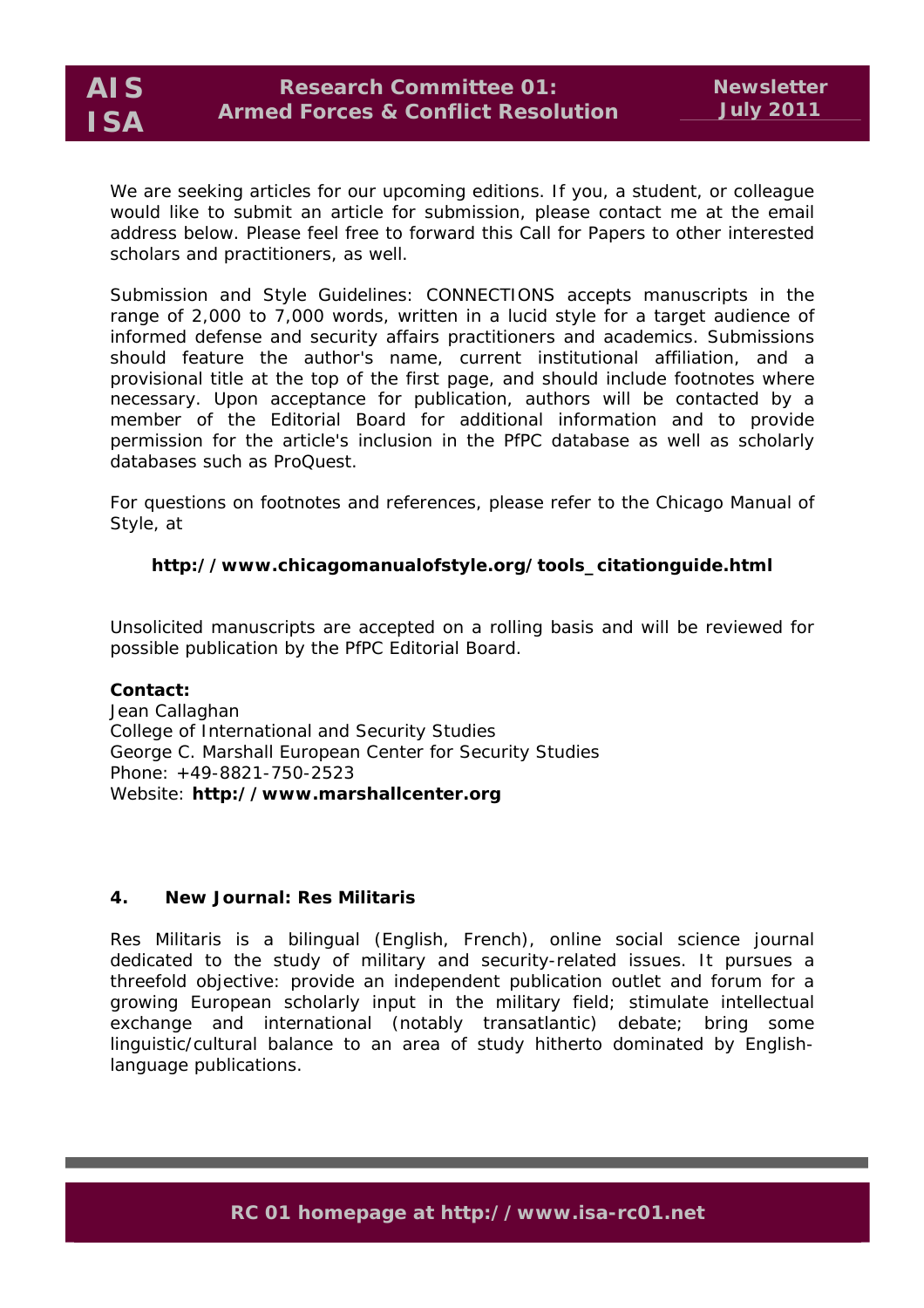Some fifty international (mainly European) defence scholars have accepted to serve on its editorial board for peer-review purposes. A group of prestigious senior figures - academics, officers, journalists - forms its patronage committee.

The journal appears at the pace of three issues a year, in autumn, winter/spring and late summer, supplemented at irregular intervals by special thematic issues. Interdisciplinary in character, it carries material conceived from the perspectives of sociology, political science, anthropology, psychology, geography, history, economics, law and management. It adopts a broad definition of the term "military", to include all aspects of the nature, roles, organization, actual or potential use of armed force, and its internal or external consequences. Just as much as war studies, it considers internal security, conflict resolution and peace research to be part of the province it intends to cover. It welcomes empirical, analytic, comparative and theoretical approaches alike. As becomes a serious academic journal, *Res Militaris* is pluralist in value-orientation.

The review is concerned with the two facets of military force and institutions, functional and *sociopolitical*, as well as with that substantive area's four levels of analysis: *international* (context, role, management, and outcomes of the uses of force, internationalization of security), *national* (political-military nexus, armed forces and society), *meso*- (organization and profession), and *micro-analytical* (individuals and small groups). Examples of substantive interests include:

- 1. The role and use of force in international order and disorder; the evolution of armed conflict, strategic trends and doctrines; alliances and collective security, supranational defence identities; "causes of war"; deterrence; peace support operations and conflict resolution; arms control; "structural disarmament" and other paradoxes; impact of war and military action; the moral and sociopolitical legitimacy of armed force; security sector reform in post-Communist countries; reconstruction and the military's role in post-conflict peace-building; the privatization of security;
- 2. Military policy, defence and security doctrine and organization, definition of missions, budget issues, force levels, organizational format and manpower issues; defence economics, defence industries; strategic and organizational cultures; the social, cultural and political aspects of civilmilitary relations at the local, national and international levels; interservice rivalries; cooperation, cultural interoperability and integration of multinational forces;
- 3. The structure, format, and volume of security forces; division of military labour; professionalism; authority and leadership styles; social control; communications and information; the impact of technology; officer education; training and operational status; organizational culture and effectiveness; sources of institutional decay; social mobility and postservice status; social composition, representativeness, ideology and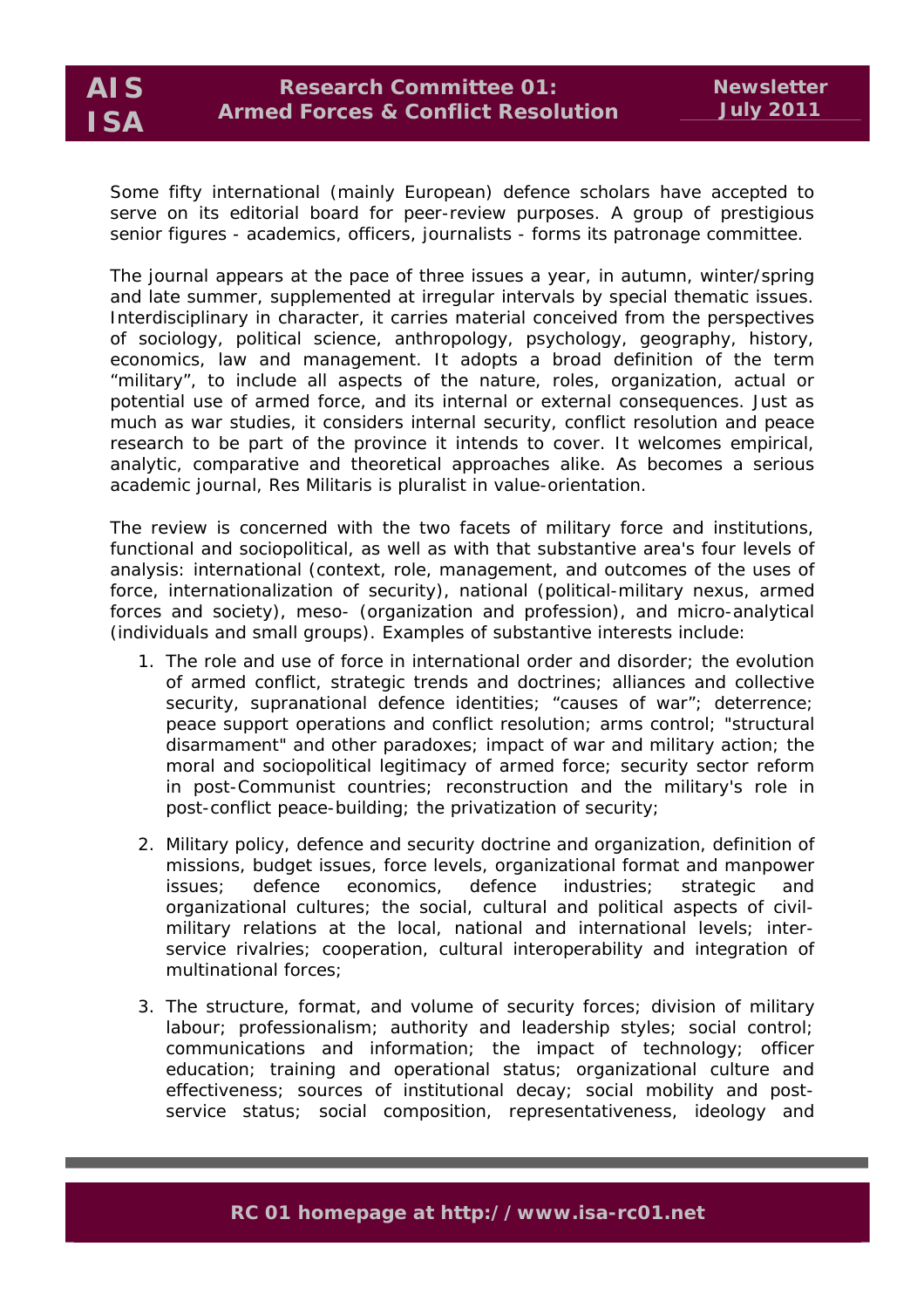collective self-image of uniformed personnel; impact of civilian social trends, codetermination;

4. Recruitment pools; socialization; patterns of adjustment to military life; personnel management issues; motivation and morale, cohesion and operational effectiveness; family and service life; the impact of military service.

*Res Militaris* carries articles, book reviews, and a regular section devoted to classics in the political-military field; editorial space is reserved for research notes by junior authors (graduate students and officer cadets) as well as for a forum which will make it possible for readers to offer reasoned arguments in reply to articles previously published. Intellectual communication and debate will be stimulated by systematically providing articles with abstracts in both languages, and by encouraging book reviews as well as perspectives on classics in French when the original is in English, and vice versa. A policy of rough linguistic parity shall be applied.

The journal's core target audience is made up of academic researchers, postgraduate students, working professionals (officers, civil servants, journalists), and practitioners in governments, parties, associations and international organizations. More generally, it intends to cater for that segment of the informed public who are interested in contemporary defence/security issues and the contribution of social science analyses to their study.

The publication of *Res Militaris* is made possible in part by support from the Fondation Saint-Cyr.

This new bilingual, open-access social science journal is now available online at:

### **http://resmilitaris.net**

Your contributions are welcome...

Spread the word! Contact:

### **resmilitaris@online.fr**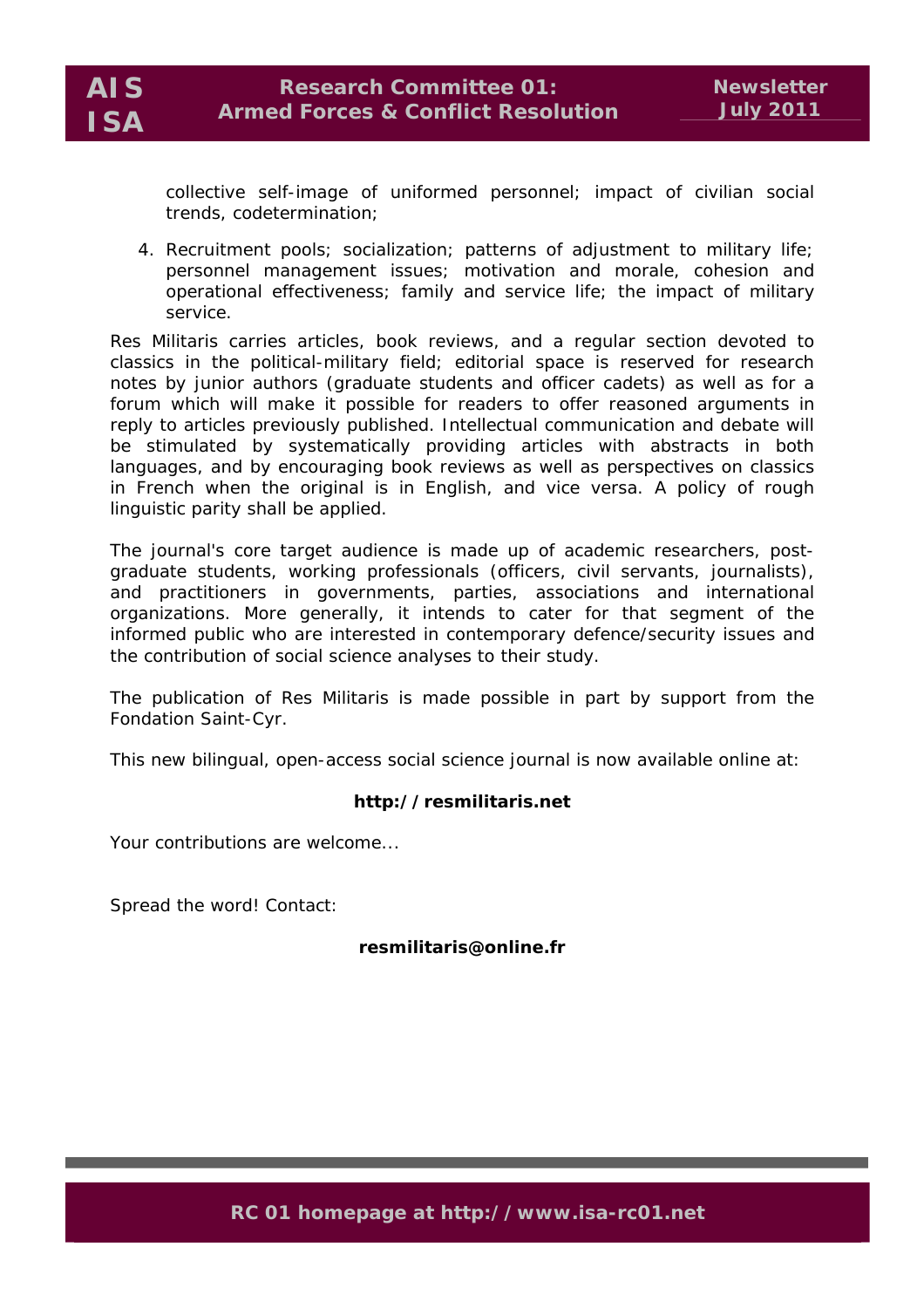**AIS ISA** 

#### **MISCELLANEOUS**

#### **1. ISA on** *Facebook*

The ISA is now on facebook as International Sociological Association (ISA) at

#### **http://www.facebook.com/#!/pages/International-Sociological-Association-ISA/180226035354843?sk=wall**

The ISA will be updating this page regularly.

## **MEMBERSHIP AND FINANCIAL ISSUES**

#### **1. General**

Has your institutional affiliation, your address, your phone or fax number, or you email address changed in the recent past? If so, please send this information to the Executive Secretary in order to update the list of RC 01 members. Or send Uros an email (uros.svete@fdv.uni-lj.si).

Please check whether your RC 01 membership will be running out soon and renew your membership in time. In case you are not sure about your membership status, please contact the Executive Secretary.

#### **2. How to Become a Member**

- (A) If you want to become a member of our Research Committee only, please contact our Executive Secretary (uros.svete@fdv.uni-lj.si).
- (B) If you want to become a member of both RC 01 and its mother organization, the International Sociological Association (ISA), please contact the ISA (online membership at: https://secured.com/~f3641/formisa.htm; email: isa@isa-sociology.org; fax: +34-91352-4945) or our Executive Secretary (uros.svete@fdv.unilj.si).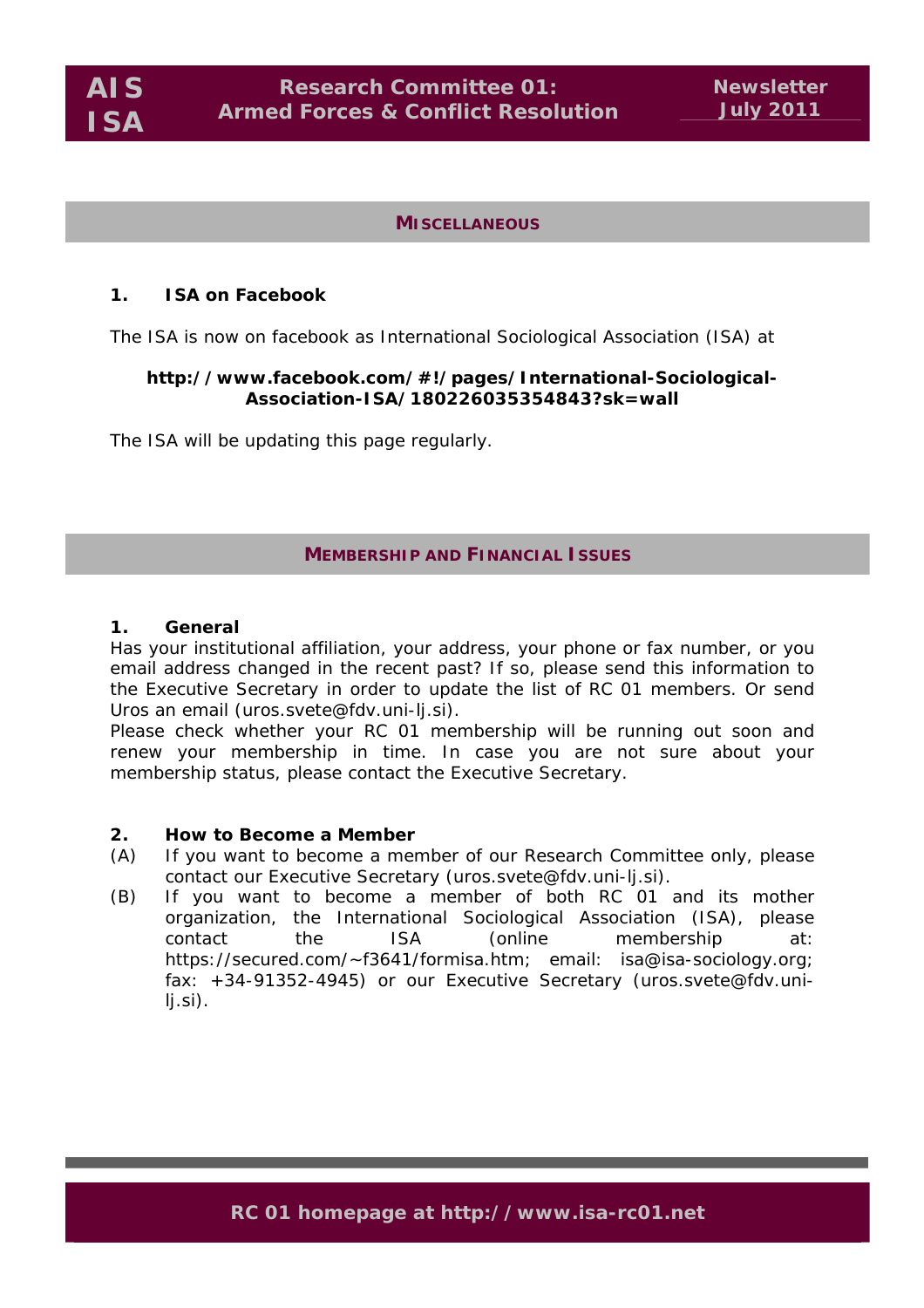# **3. Dues**

The dues for a four year period are at least 10,- US \$ and at the most 50,- US \$. The amount will be left to each colleague´s own estimation. As a guide the following is recommended:

| Students                                       | 25,- US \$ |
|------------------------------------------------|------------|
| Students of third world countries              | 10.- US \$ |
| Established academics                          | 50.- US \$ |
| Established academics of third world countries | 25,- US \$ |

# **4. Methods of Payment**

(A) Pay RC 01 dues to ISA Secretariat in Madrid when ISA dues are paid.

(B) Transfer RC 01 dues to the Executive Secretary to the following bank account:

Svete, Uros (RC 01) IBAN: SI56 0232 0162 7192 659 SWIFT(BIC): LJBASI2X

# **5. ISA Membership**

ISA membership fees cover a four-year period and include a subscription to either *International Sociology* or *Current Sociology*. Membership fees are divided into three categories, A, B and C, according to the GNP of countries. *Category A:* 

| <u>Calcycle</u> <i>VII.</i> |               |
|-----------------------------|---------------|
| Regular membership:         | $255 - US$ \$ |
| Student rate:               | $120 - US $$  |
| Category B:                 |               |
| Regular membership:         | $105 - US $$  |
| Student rate:               | $50 - US $$   |
| Category C:                 |               |
| Regular membership:         | $25 - US $$   |
| Student rate:               | $15,-$ US \$  |
|                             |               |

You may also become a Supporting Member of the ISA (400,- US \$). In addition, there is the category of a Life Member of the ISA if you are aged 60 plus (300 US \$). For further information, including a table of countries by categories, see the ISA web page: **http://www.ucm.es/info/isa**